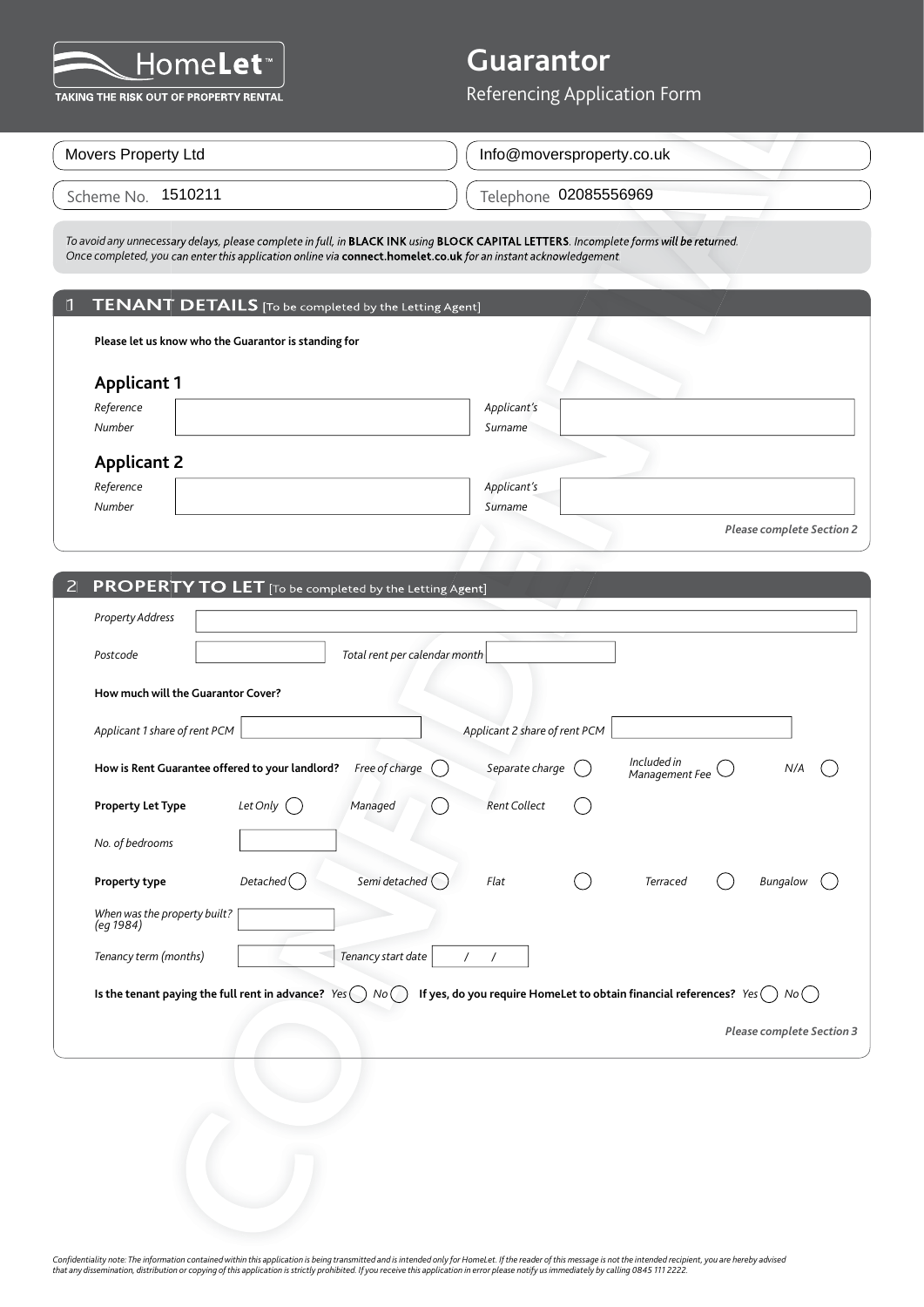

|                           |                                                                                                                                                                                                                                                                                                                                                                               | Referencing Application Form                                                                                                   |
|---------------------------|-------------------------------------------------------------------------------------------------------------------------------------------------------------------------------------------------------------------------------------------------------------------------------------------------------------------------------------------------------------------------------|--------------------------------------------------------------------------------------------------------------------------------|
| 1510211<br>Scheme No.     |                                                                                                                                                                                                                                                                                                                                                                               | Telephone 02085556969                                                                                                          |
|                           | YOUR PERSONAL DETAILS [To be completed by the Guarantor]                                                                                                                                                                                                                                                                                                                      |                                                                                                                                |
| Title:<br>Mr              | Mrs $\bigcap$ Miss $\bigcap$<br>Other                                                                                                                                                                                                                                                                                                                                         |                                                                                                                                |
| First name                | Middle name                                                                                                                                                                                                                                                                                                                                                                   |                                                                                                                                |
|                           |                                                                                                                                                                                                                                                                                                                                                                               |                                                                                                                                |
| Last name                 |                                                                                                                                                                                                                                                                                                                                                                               |                                                                                                                                |
| Email                     |                                                                                                                                                                                                                                                                                                                                                                               |                                                                                                                                |
| Othernames                | Date of birth                                                                                                                                                                                                                                                                                                                                                                 | $\prime$                                                                                                                       |
| Your<br>Telephone         | Your<br>Mobile                                                                                                                                                                                                                                                                                                                                                                |                                                                                                                                |
| <b>Employment status</b>  | Self-employed $\bigcirc$<br>Emploved()<br>Retired (                                                                                                                                                                                                                                                                                                                           | Independent means $(\ )$<br>On contract $\binom{ }{ }$                                                                         |
| Total gross annual income |                                                                                                                                                                                                                                                                                                                                                                               |                                                                                                                                |
|                           |                                                                                                                                                                                                                                                                                                                                                                               |                                                                                                                                |
|                           | Bank / building society details: please provide the details of your current account                                                                                                                                                                                                                                                                                           |                                                                                                                                |
| Account holder(s)         | <b>Bank name</b>                                                                                                                                                                                                                                                                                                                                                              |                                                                                                                                |
|                           |                                                                                                                                                                                                                                                                                                                                                                               |                                                                                                                                |
| Bank Account no.          | Sort code                                                                                                                                                                                                                                                                                                                                                                     |                                                                                                                                |
|                           | <b>IMPORTANT - ADVERSE CREDIT HISTORY</b>                                                                                                                                                                                                                                                                                                                                     |                                                                                                                                |
|                           | Do you have any County Court Judgements, Court Decrees, Bankruptcy, Administration Orders,<br>Individual Voluntary Arrangements, or any other adverse credit history whether settled or not?<br>If YES, please detail on a separate sheet. Please note that failure to disclose information relating to adverse credit history may result in your application being declined. | YES $($<br>NO( )                                                                                                               |
|                           | YOUR ADDRESS [To be completed by the Guarantor]                                                                                                                                                                                                                                                                                                                               |                                                                                                                                |
| Current<br>Address        |                                                                                                                                                                                                                                                                                                                                                                               |                                                                                                                                |
|                           |                                                                                                                                                                                                                                                                                                                                                                               | Postcode                                                                                                                       |
| Period at Address         | Months<br>Years                                                                                                                                                                                                                                                                                                                                                               |                                                                                                                                |
|                           |                                                                                                                                                                                                                                                                                                                                                                               |                                                                                                                                |
| Previous                  | please move to section 5. If you have been there for less than three years, please provide your previous address(es) below.                                                                                                                                                                                                                                                   |                                                                                                                                |
| Address                   |                                                                                                                                                                                                                                                                                                                                                                               |                                                                                                                                |
|                           |                                                                                                                                                                                                                                                                                                                                                                               | Postcode                                                                                                                       |
| Period at Address         | Months<br>Years                                                                                                                                                                                                                                                                                                                                                               |                                                                                                                                |
| <b>Address</b>            |                                                                                                                                                                                                                                                                                                                                                                               |                                                                                                                                |
|                           |                                                                                                                                                                                                                                                                                                                                                                               | We require three years worth of your address history. If you have lived at this address for more than three years,<br>Postcode |
| Period at Address         | Years<br>Months                                                                                                                                                                                                                                                                                                                                                               |                                                                                                                                |

Confidentiality note: The information contained within this application is being transmitted and is intended only for HomeLet. If the reader of this message is not the intended recipient, you are hereby advised<br>that any di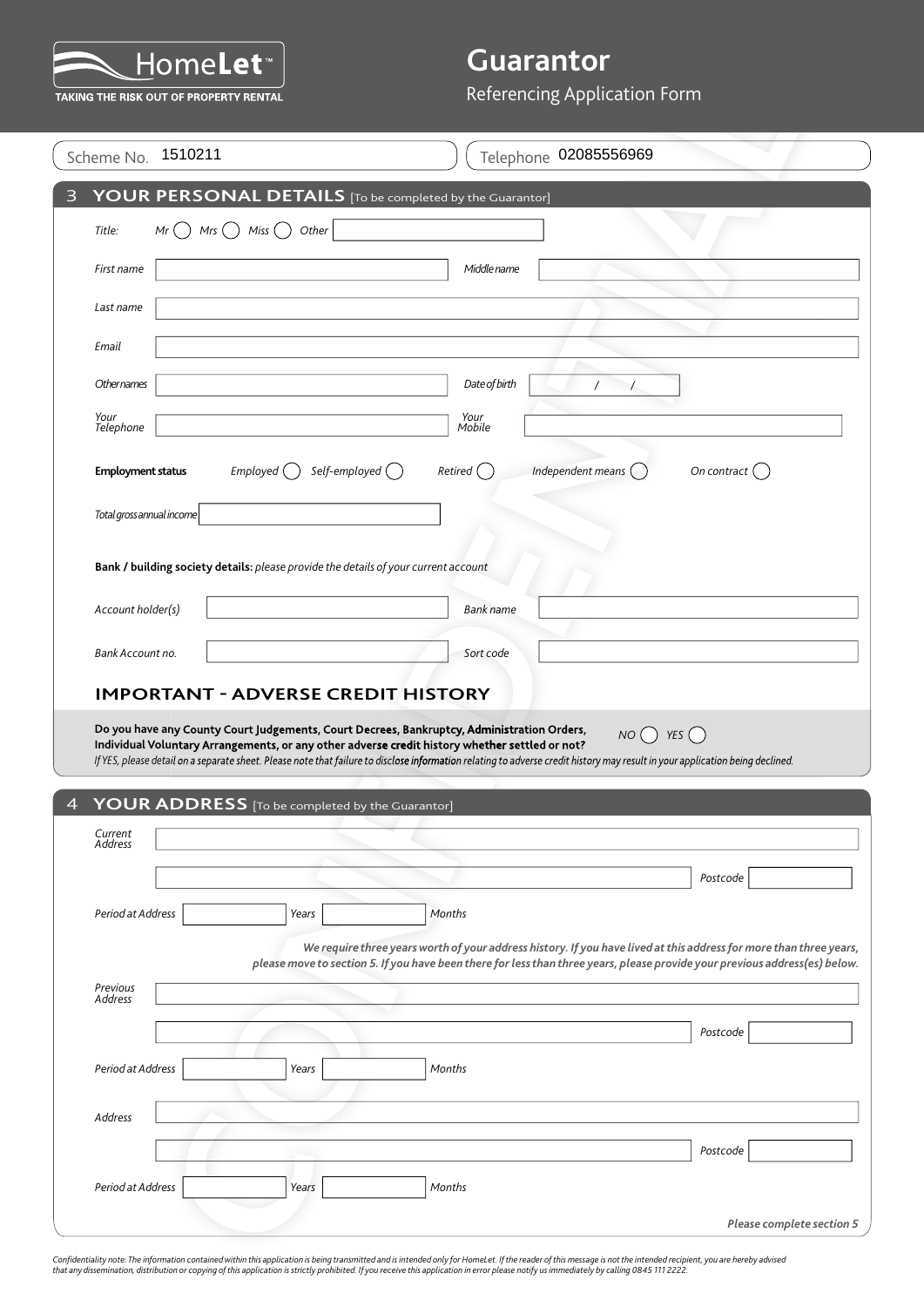

|                     | TAKING THE RISK OUT OF PROPERTY RENTAL   |                                                                                                                                                                                                             |                                         | Referencing Application Form |                                                                                                                                                                                                                                   |
|---------------------|------------------------------------------|-------------------------------------------------------------------------------------------------------------------------------------------------------------------------------------------------------------|-----------------------------------------|------------------------------|-----------------------------------------------------------------------------------------------------------------------------------------------------------------------------------------------------------------------------------|
|                     |                                          |                                                                                                                                                                                                             |                                         |                              |                                                                                                                                                                                                                                   |
|                     | Scheme No. 1510211                       |                                                                                                                                                                                                             |                                         | Telephone 02085556969        |                                                                                                                                                                                                                                   |
|                     |                                          | YOUR FINANCIAL INFORMATION [To be completed by the Guarantor]                                                                                                                                               |                                         |                              |                                                                                                                                                                                                                                   |
|                     |                                          |                                                                                                                                                                                                             |                                         |                              | Please tell us about your earnings and provide the details of a financial referee below (please tick one). Failure to provide your gross annual income                                                                            |
| Current Employer () |                                          | will prevent us from contacting your referee and will delay your application.<br>Pension Administrator () Accountant ()                                                                                     | Self-employed (SA302 / SA100) $\bigcap$ |                              |                                                                                                                                                                                                                                   |
| Company             |                                          |                                                                                                                                                                                                             |                                         |                              |                                                                                                                                                                                                                                   |
| Name                |                                          |                                                                                                                                                                                                             |                                         |                              |                                                                                                                                                                                                                                   |
| Address             |                                          |                                                                                                                                                                                                             |                                         |                              |                                                                                                                                                                                                                                   |
|                     |                                          |                                                                                                                                                                                                             |                                         |                              | Postcode                                                                                                                                                                                                                          |
| Contact<br>Name     |                                          |                                                                                                                                                                                                             | Contact<br>Position                     |                              |                                                                                                                                                                                                                                   |
| Telephone           |                                          |                                                                                                                                                                                                             | Fax                                     |                              |                                                                                                                                                                                                                                   |
| Email               |                                          |                                                                                                                                                                                                             |                                         | from your referee.           | Providing an email address or fax number could result in a QUICKER RESPONSE                                                                                                                                                       |
| Your position       |                                          |                                                                                                                                                                                                             |                                         |                              |                                                                                                                                                                                                                                   |
|                     |                                          |                                                                                                                                                                                                             |                                         |                              |                                                                                                                                                                                                                                   |
|                     | Is this position: Permanent (            | Contract Terms<br>Contract (                                                                                                                                                                                |                                         | Months                       | Hours per week                                                                                                                                                                                                                    |
|                     | Payroll/Service/Pension number:          |                                                                                                                                                                                                             |                                         |                              |                                                                                                                                                                                                                                   |
|                     | Gross Salary/Pension/Drawings per annum: |                                                                                                                                                                                                             |                                         |                              | If self-employed please indicate your<br>earnings from the last year                                                                                                                                                              |
|                     |                                          |                                                                                                                                                                                                             |                                         |                              |                                                                                                                                                                                                                                   |
|                     |                                          |                                                                                                                                                                                                             |                                         |                              |                                                                                                                                                                                                                                   |
| Start Date          |                                          | End Date (if applicable)                                                                                                                                                                                    |                                         |                              |                                                                                                                                                                                                                                   |
|                     |                                          |                                                                                                                                                                                                             |                                         |                              |                                                                                                                                                                                                                                   |
|                     |                                          |                                                                                                                                                                                                             |                                         |                              | Do you have a second job, or additional pension? IF YES, please enter the details in section 6<br>Will your employment change before the proposed tenancy starts? IF YES, please go to section 6<br>IF NO, please go to section 7 |
|                     |                                          | <b>ADDITIONAL FINANCIAL INFORMATION</b> [To be completed by the Guarantor]<br>If you are changing to new employment, have a second job or another source of income, please provide details in this section. |                                         |                              |                                                                                                                                                                                                                                   |
| Future employer (   | Second employer $( )$                    | Pension administrator $\bigcap$ Accountant $\bigcap$                                                                                                                                                        |                                         | Benefit/other $\bigcap$      |                                                                                                                                                                                                                                   |
| Company<br>Name     |                                          |                                                                                                                                                                                                             |                                         |                              |                                                                                                                                                                                                                                   |
| Contact             |                                          |                                                                                                                                                                                                             |                                         |                              |                                                                                                                                                                                                                                   |
| Address             |                                          |                                                                                                                                                                                                             |                                         |                              |                                                                                                                                                                                                                                   |
|                     |                                          |                                                                                                                                                                                                             | Contact                                 |                              | Postcode                                                                                                                                                                                                                          |
| Contact<br>Name     |                                          |                                                                                                                                                                                                             | Position                                |                              |                                                                                                                                                                                                                                   |
| Telephone           |                                          |                                                                                                                                                                                                             | Fax                                     |                              |                                                                                                                                                                                                                                   |
| Email               |                                          |                                                                                                                                                                                                             |                                         | from your referee.           | Providing an email address or fax number could result in a QUICKER RESPONSE                                                                                                                                                       |
| Your Position       |                                          |                                                                                                                                                                                                             |                                         |                              |                                                                                                                                                                                                                                   |
|                     |                                          |                                                                                                                                                                                                             |                                         |                              |                                                                                                                                                                                                                                   |
|                     | Is this position: Permanent $($          | Contract Terms<br>Contract ()                                                                                                                                                                               |                                         | Months                       | Hours per week                                                                                                                                                                                                                    |
|                     | Payroll/Service/Pension number:          |                                                                                                                                                                                                             |                                         |                              |                                                                                                                                                                                                                                   |
|                     | Gross Salary/Pension/Drawings per annum: |                                                                                                                                                                                                             |                                         |                              | If self-employed please include your<br>earnings from the last year                                                                                                                                                               |

Confidentiality note: The information contained within this application is being transmitted and is intended only for HomeLet. If the reader of this message is not the intended recipient, you are hereby advised<br>that any di